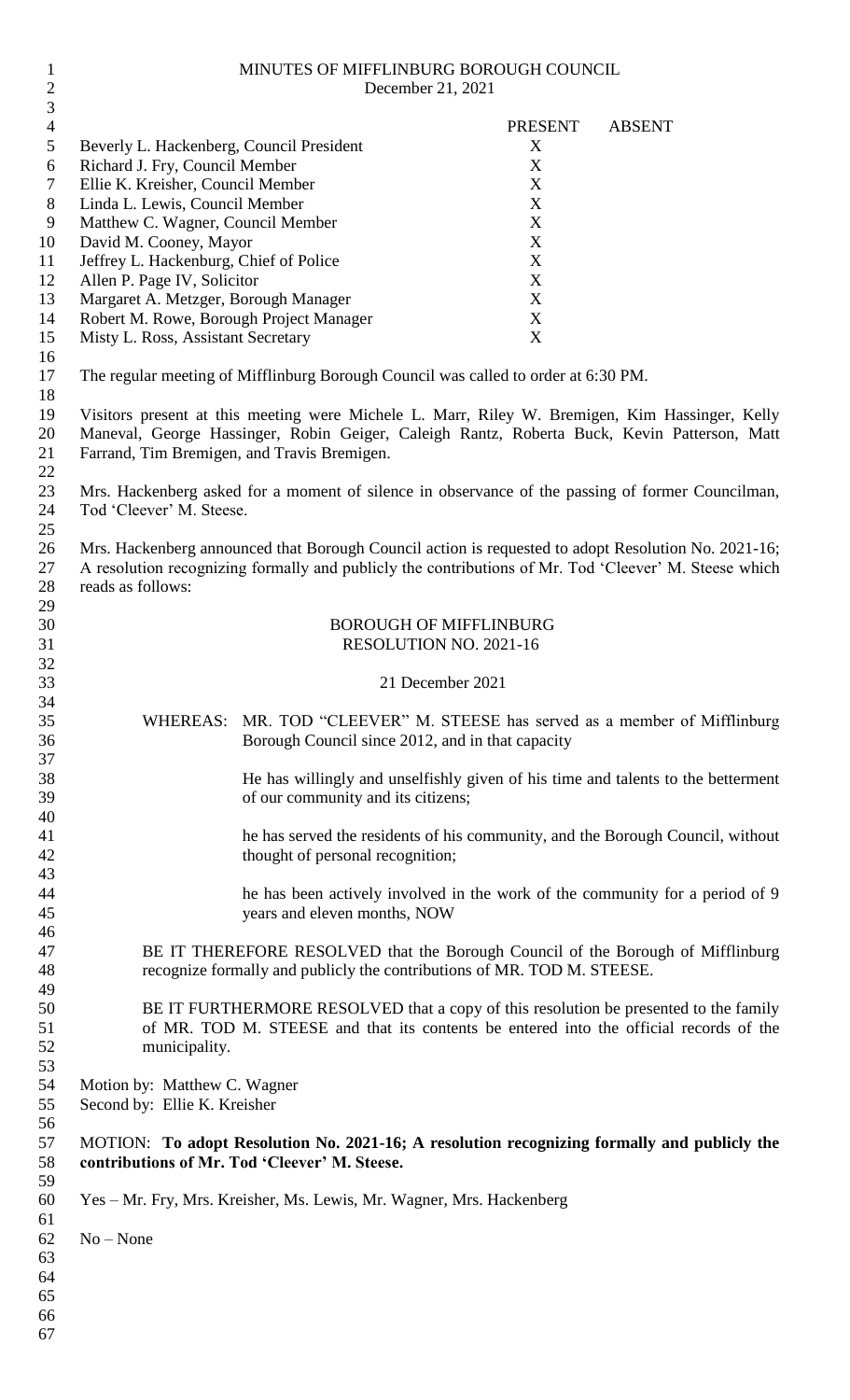Motion by: Richard J. Fry

Second by: Matthew C. Wagner

 MOTION: **To approve the minutes of the Tuesday, October 19, 2021 regular meeting and the Tuesday, November 16, 2021 regular meeting of Mifflinburg Borough Council.**

Approved via unanimous voice vote.

 Motion by: Linda L. Lewis Second by: Richard J. Fry

#### MOTION: **To approve payment of Bill List # 2021-12 in the amount of \$685,949.17.**

Yes – Mrs. Kreisher, Ms. Lewis, Mr. Wagner, Mr. Fry, Mrs. Hackenberg

  $No - None$ 

 

 Mr. Page noted that all visitors present at tonight's meeting who wishes to address Council shall be limited to five (5) minutes in duration and asked that all visitors please keep a professional decorum. 

 Mr. George and Mrs. Kim Hassinger, residents of 2 Ann Street, attended tonight's meeting along with 91 some other concerned residents that reside within the National Mobile Home Park located along 8<sup>th</sup> Street to address Borough Council regarding some traffic and development complaints/concerns they 93 have at the National Mobile Home Park. Mrs. Hassinger reported that due to trees being removed<br>94 within the National Mobile Home Park, there have been a lot of issues with water accumulation and within the National Mobile Home Park, there have been a lot of issues with water accumulation and water drainage. In accordance with §26-13 "Surface Drainage of Trailer Parks" of the Borough Code of Ordinance, every trailer park shall be located in a well-drained area, and the premises shall be properly graded so as to prevent accumulation of storm or other water. Mrs. Hassinger distributed photos for Borough Council to pass around which showed the accumulation of water within the mobile home park. 

 Mrs. Hassinger continued that in accordance with §26-15 "Water Supply" of the Borough Code of 101 Ordinance, in each trailer park, a sufficient supply of pure, healthful drinking water from a source and of a quality approved by the Board of Health of the Borough, not more than 50 feet from any trailer, shall 103 be provided in convenient locations. Mrs. Hassinger stated that the Borough does provide clean, healthy drinking water; she's had her water tested and has no complaints with the Borough. However, she feels that the water pipes located within the mobile home park are bad. Mrs. Hassinger distributed a water sample for Borough Council to pass around to see for themselves the water that is coming from the cold water pipes within her residence. Mrs. Hassinger clarified that this is their drinking water; the water that 108 they have to drink.

 Mr. Page interjected that Mrs. Hassinger has exceeded the five (5) minute allotted time limit. 

 Mr. Hassinger proceeded that they have addressed the Borough with some of these concerns in the past and were told by the Borough that the National Mobile Home Park is private property and that there is nothing the Borough can do. Mr. Hassinger expressed that he understands these mobile home park ordinances were developed decades ago, but he can't hardly see how these ordinances were drawn up, private property or not, yet the particular place that they reside in doesn't apply. A lengthy discussion was held; Mrs. Hackenberg stated that it's her understanding that with the National Mobile Home Park being private land the Borough's hands are tied, but will have solicitor review the Borough Code. 

 Mrs. Metzger mentioned that she did reach out to the Central Keystone Council of Governments (CK- COG) and asked the Code Enforcement Officer, as well as the Zoning Enforcement Officer, to take a look at things at the National Mobile Home Park to see if they notice any violations. The CK-COG indicated that the trees that were removed weren't landscape buffers that would be required like around an edge of a parking lot. Mrs. Metzger stated that she believes the CK-COG did say that they might have seen an issue with the shrubs when you're traveling south on  $8<sup>th</sup>$  Street (coming into Mifflinburg), when you look to the north it's a little difficult to see. Aside from that, the CK-COG didn't make note of any other violations; however, she can follow-up with them to see. 

 Mr. Page advised that at Borough Council's direction, he's happy to take a look at potential code violations or things of that nature. To the extent there are issues with the shrubs and those issues that Mr. and Mrs. Hassinger spoke of, those are purely a private matter and he suggests Mr. and Mrs. Hassinger consult a private Attorney to review their Lease Agreement with the National Mobile Home 133 Park to see if there are any breaches.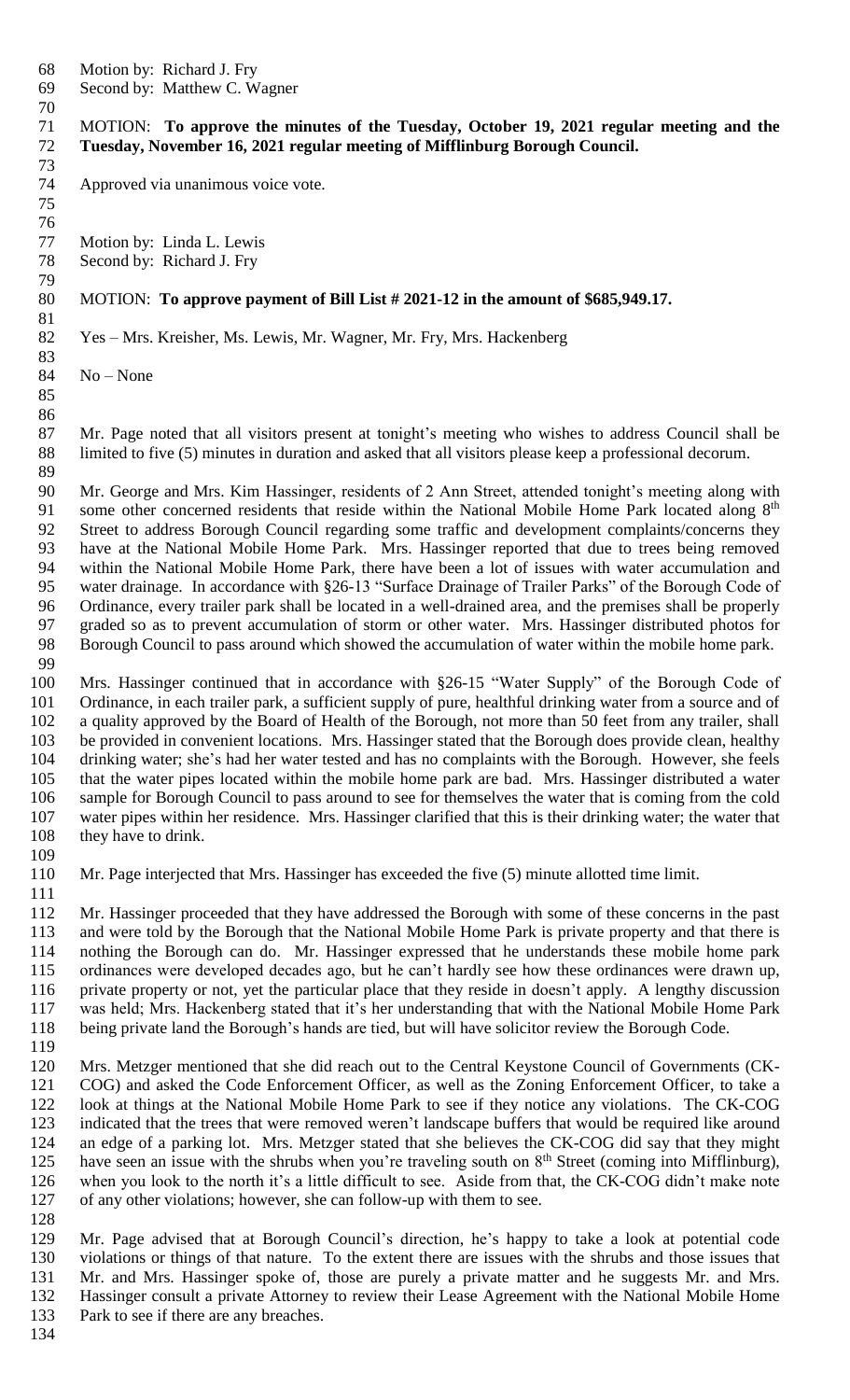Mrs. Robin Geiger, a resident of 17 Thomas Street, expressed that she would just like to see the National Mobile Home Park owner be held accountable to the same standards as everyone else and to be fair and appreciative to everybody, and be up-held to all rules.

 Mifflinburg Police Officer, Riley W. Bremigen, attended tonight's meeting to address Borough Council

 with a request for equitable discipline after crashing the department cruiser during a high-speed vehicle pursuit on Monday, December 13, 2021. Officer Bremigen presented a written statement to Borough Council and stated that he takes full ownership of everything that transpired during the high-speed vehicle pursuit. There were a lot of mistakes that were made that could have been changed. Officer Bremigen expressed that he's just glad that nobody else was hurt during the incident.

 146 Mr. Kevin Patterson, with Mid-Penn Investigative Solutions, LLC, informed Borough Council that he is present at tonight's meeting to speak on behalf of Mifflinburg Police Officer, Riley W. Bremigen. Mr. Patterson announced that he retired from the Pennsylvania State Police in 2013 and currently operates his own business, Mid-Penn Investigative Solutions, LLC, where he specializes in consulting, security and investigative services. Mid-Penn Investigative Solutions, LLC offers services to law enforcement agencies such as policy development and evidence protocols. Mr. Patterson reported that he was made aware of the situation with Officer Bremigen and has offered his services. Mr. Patterson expressed that he doesn't understand where Chief Hackenburg is coming from and he doesn't understand why Officer Bremigen is being disciplined and charged as a result of the high-speed vehicle pursuit. 

 Mr. Page interjected that Mr. Patterson has exceeded the five (5) minute allotted time limit, already speaking about 14 minutes. 

 Mr. Patterson concluded with noting that upon being hired, Officer Bremigen was assigned to sixteen (16) days/shifts of ride-along with another Police Officer in Mifflinburg Borough. Only four (4) of those sixteen (16) days/shifts were with a certified Field Training Officer prior to working independently. The Pennsylvania State Police Cadets have to make it through a 26 week program at the Pennsylvania State Police Academy to earn the rank of Trooper. Following graduation, new Troopers are assigned to a Field Training Officer for a sixty (60) day probation period, after which troopers are certified to work independently.

 

Motion by: Richard J. Fry

 Second by: Ellie K. Kreisher 

### MOTION: **To approve the Mifflinburg Borough Zoning Report for November 2021 and authorize payment to the Central Keystone Council of Governments (CK-COG) in the amount of \$2,168.32.**

 Yes – Ms. Lewis, Mr. Wagner, Mr. Fry, Mrs. Kreisher, Mrs. Hackenberg 

No – None

 Mr. Page reported that the Borough, in conjunction with the Borough Engineer, conducted an EDU audit of all non-residential properties located in the Borough. The purpose of the audit was to inventory all non-residential EDUs and establish a baseline moving forward. The number of assigned EDUs was calculated based on the number of units currently assigned to their property by the Borough and a review of the property's average water usage over a two-year period (beginning January 2018 and ending December 2019). In order to establish a baseline and keep an accurate inventory of all non- residential EDUs in the Borough, the Borough desires to amend the definition of "Equivalent Dwelling Unit (EDU)" in Resolution 2003-12 by removing the aforementioned EDU Schedule and replacing same with the definition as set forth the attached Exhibit "A" which reads as follows:

- 
- 

# EXHIBIT "A"

 Unless the context specifically and clearly indicates otherwise, in accordance with Resolution 2003-12, the definition of Equivalent Dwelling Unit (EDU) shall be as follows:

Equivalent Dwelling Unit (EDU)

 An EDU is an equivalent dwelling unit and is defined by the Borough to be the measure of volume and strength of flow or expected flow of sanitary sewage equivalent to that generated by a single family residential establishment. Established herein as 220 gallons per day of 199 typical domestic waste.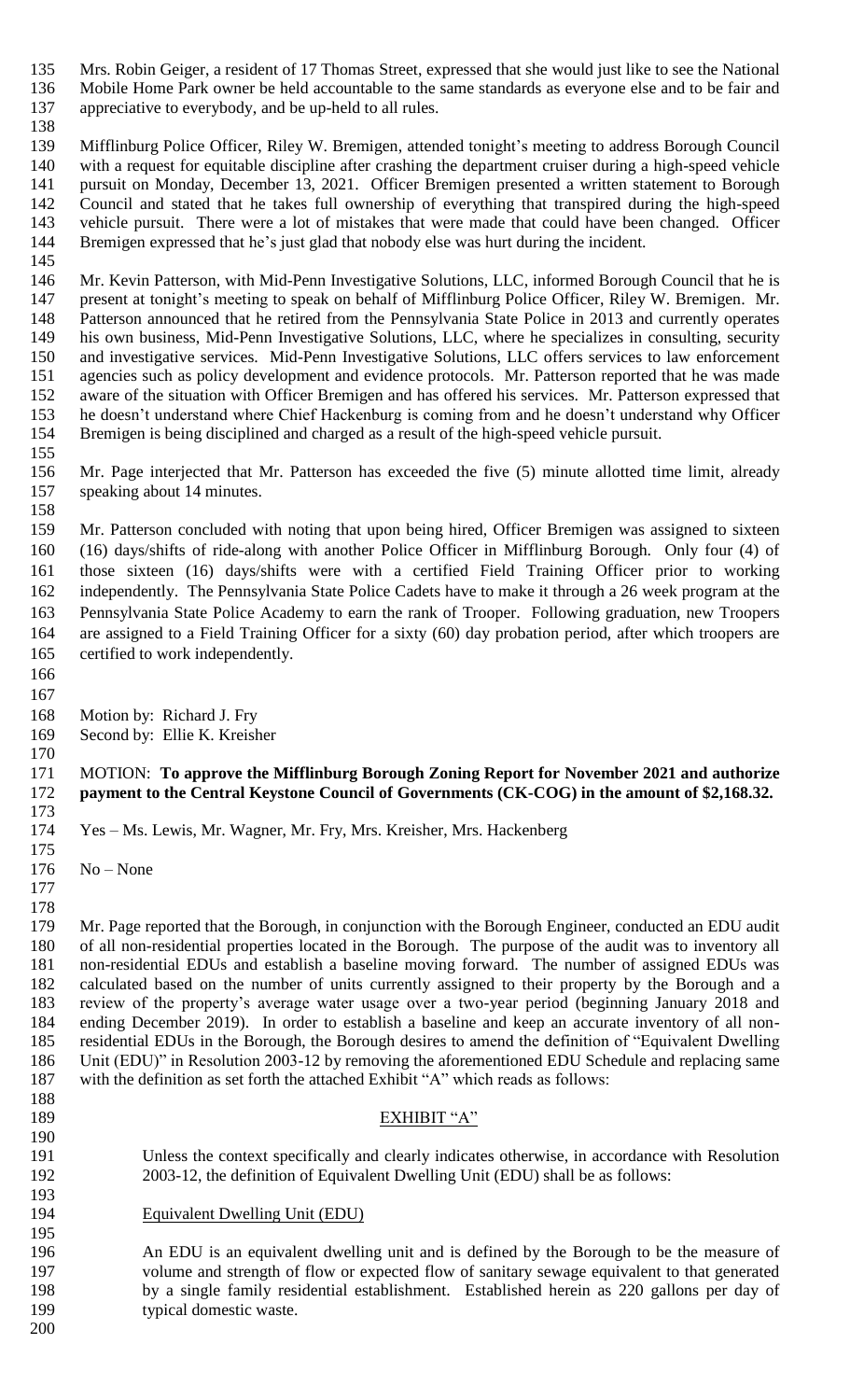The Borough reserves the right to revise this flow equivalent and/or establish additional definitions for strength of flow from industrial establishments which may address other parameters in addition to the above based on the recommendations of their appointed consulting engineer. Borough Council action is requested to adopt Resolution No. 2021-15; Amending the definition of Equivalent Dwelling Unit (EDU) in Resolution 2003-12 Motion by: Linda L. Lewis Second by: Richard J. Fry MOTION: **To adopt Resolution No. 2021-15; Amending the definition of Equivalent Dwelling Unit (EDU) in Resolution 2003-12.** Yes – Mr. Wagner, Mr. Fry, Mrs. Kreisher, Ms. Lewis, Mrs. Hackenberg No – None Mrs. Metzger reported that the 2022 Tentative Budget for the Borough of Mifflinburg has been properly advertised and is ready for adoption. Borough Council action is requested to adopt the 2022 Final Budget for the Borough of Mifflinburg with revenues in the amount of \$26,584,800.00; which includes a 1% increase for the electric rates, 5% increase for the sewer rates, and a 1% increase for the water rates. Motion by: Linda L. Lewis Second by: Richard J. Fry MOTION: **To adopt the 2022 Final Budget for the Borough of Mifflinburg with revenues in the amount of \$26,584,800.00; which includes a 1% increase for the electric rates, 5% increase for the sewer rates, and a 1% increase for the water rates.** Yes – Mr. Fry, Mrs. Kreisher, Ms. Lewis, Mr. Wagner, Mrs. Hackenberg No – None Mrs. Hackenberg announced that Borough Council consideration is requested for Resolution No. 2021- 12; Amending the established and adopted schedule of fees and rates under the Mifflinburg Borough Electric System Ordinance. A copy of the resolution has been included in the information tonight. Borough Council action is requested to adopt this resolution. Motion by: Richard J. Fry Second by: Ellie K. Kreisher MOTION: **To adopt Resolution No. 2021-12; Amending the established and adopted schedule of fees and rates under the Mifflinburg Borough Electric System Ordinance.** Yes – Mrs. Kreisher, Ms. Lewis, Mr. Wagner, Mr. Fry, Mrs. Hackenberg No – None Mrs. Hackenberg announced that Borough Council consideration is requested for Resolution No. 2021- 13; Amending the established and adopted schedule of fees and rates under the Mifflinburg Borough Sewer System Ordinance. A copy of the resolution has been included in the information tonight. Borough Council action is requested to adopt this resolution. Motion by: Matthew C. Wagner Second by: Richard J. Fry MOTION: **To adopt Resolution No. 2021-13; Amending the established and adopted schedule of fees and rates under the Mifflinburg Borough Sewer System Ordinance.** Yes – Ms. Lewis, Mr. Wagner, Mr. Fry, Mrs. Kreisher, Mrs. Hackenberg No – None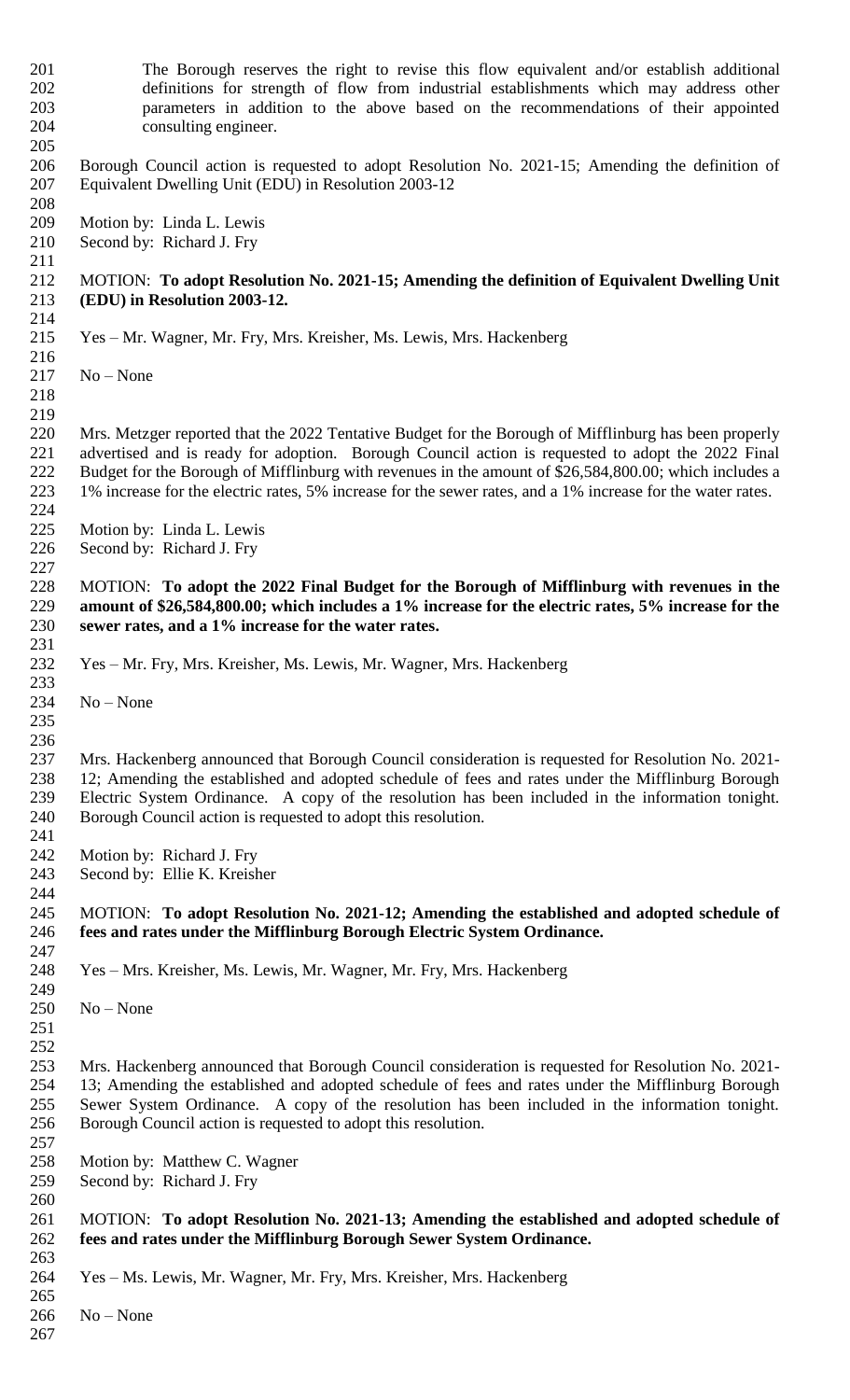Mrs. Hackenberg announced that Borough Council consideration is requested for Resolution No. 2021- 14; Amending the established and adopted schedule of fees and rates under the Mifflinburg Borough Water System Ordinance. A copy of the resolution has been included in the information tonight. Borough Council action is requested to adopt this resolution.

- Motion by: Linda L. Lewis
- Second by: Matthew C. Wagner

# MOTION: **To adopt Resolution No. 2021-14; Amending the established and adopted schedule of fees and rates under the Mifflinburg Borough Water System Ordinance.**

Yes – Mr. Wagner, Mr. Fry, Mrs. Kreisher, Ms. Lewis, Mrs. Hackenberg

- No None
- 

 Mrs. Metzger announced that Borough Council consideration is requested for Resolution No. 2021-17; Authorizing and directing the Borough Council President, Beverly L. Hackenberg, to sign the Utility Reimbursement Agreement for the SR0304-018 Reconstruction Project on its behalf and the Secretary, Margaret A. Metzger to attest and seal the same regarding cost share. A copy of the resolution has been included in the information tonight. Borough Council action is requested to adopt this resolution. 

Motion by: Matthew C. Wagner

 Second by: Ellie K. Kreisher 

 MOTION: **To adopt Resolution No. 2021-17; Authorizing and directing the Borough Council President, Beverly L. Hackenberg, to sign the Utility Reimbursement Agreement for the SR0304- 018 Reconstruction Project and the Secretary, Margaret A. Metzger to attest and seal the same.**

Yes – Mr. Fry, Mrs. Kreisher, Ms. Lewis, Mr. Wagner, Mrs. Hackenberg

No – None

 

 Mrs. Metzger reminded Borough Council that they took action at the Tuesday, May 18, 2021 regular Borough Council meeting to allocate twelve (12) sewer EDUs to Berks Homes for the Oak Avenue subdivision. Mrs. Metzger provided Borough Council with an update on the status of the twelve (12) sewer EDUs that was granted to Berks Homes for the Oak Avenue subdivision. Mrs. Metzger reported that she has received an email from Ms. Pam Hertz, Office Manager at Berks Homes which reads as follows: 

Good Morning,

 Berks Homes was awarded 12 EDUs and we paid for them on June 28, 2021. Due to Several factors affecting the industry, we will not be able to start all twelve homes within the six month period, which ends on December 28, 2021. We are requesting the following:

- We are asking for a 90 day extension for the following three of the remaining six lots: Our intent is to start construction on these homes by March 15, 2022. -Lot  $#8 - 10$  Oak Avenue
- -Lot #9 16 Oak Avenue
- -Lot #10 18 Oak Avenue
- We would like to return the EDUs for the following three of the remaining six lots: Will you be willing to waive the fee because we are returning them voluntarily? We will re-apply as we get closer to a more realistic start date.
- -Lot #99 1 Oak Avenue -Lot #16 – 25 Oak Avenue -Lot #17 – 23 Oak Avenue
- Thank you for your consideration in this matter.
- Pam Hertz
- Office Manager, Central Region

 A copy of the email has been included in the information tonight. Borough Council action is requested to approve this request.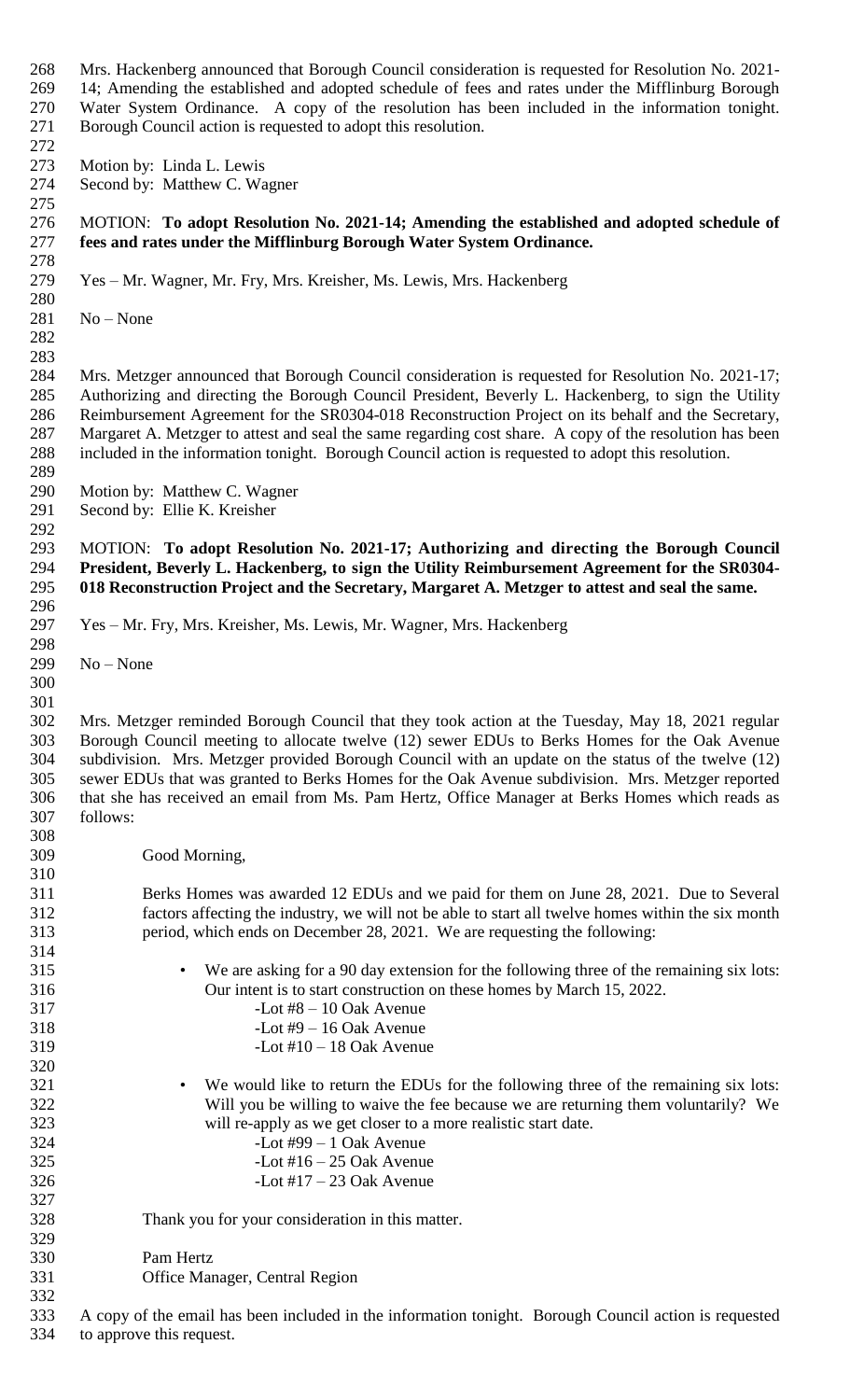Motion by: Richard J. Fry

Second by: Matthew C. Wagner

 MOTION: **To grant Berks Homes a ninety (90) day extension to utilize the three (3) Sewer EDUs that were issued June 28, 2021 for Lot #8 - 10 Oak Avenue, Lot #9 - 16 Oak Avenue, and Lot #10 - 18 Oak Avenue; and to return one hundred percent (100%) of the tapping fee paid by Berks Homes for the three (3) Sewer EDUs that were issued on June 28, 2021 for Lot #99 - 1 Oak Avenue, Lot #16 - 25 Oak Avenue, and Lot #17- 23 Oak Avenue.**

Yes – Mrs. Kreisher, Ms. Lewis, Mr. Wagner, Mr. Fry, Mrs. Hackenberg

No – None

 

 Mrs. Metzger announced that the Pennsylvania Department of Environmental Protection (DEP) has released ten (10) sewer EDU's following the September 2021 Corrective Action Plan (CAP) submission. There were ten (10) EDUs that remained undistributed. With the three (3) EDUs being returned, there are twenty-three (23) EDUs that remain undistributed.

 Mr. Rowe provided Borough Council with an update on the status of the CFA Grant funded Sanitary Sewer Main Replacement Project for High Alley and Hickory Street. Mr. Rowe reported that Snyder Environmental Services has submitted Change Order No. 1 for a time extension to adjust contract time for final completion for the CFA Grant funded Sanitary Sewer Main Replacement Project for High Alley and Hickory Street to reflect winter shutdown. The extension is needed due to the work being completed on November 16, 2021, and the availability of final paving material, that the contract time stop until final restoration can be done. Snyder Environmental Services would like to request a restart date of April 18, 2022, with final completion no later than 30 days or May 17, 2022, weather permitting. Copies of the change order, along with the Contractor Letter Request to suspend contract have been included in the information tonight. Borough Council take action to approve this change order.

- Motion by: Matthew C. Wagner
- Second by: Richard J. Fry

### MOTION: **To approve Change Order No. 1 to Snyder Environmental Services for the CFA Grant funded Sanitary Sewer Main Replacement Project for High Alley and Hickory Street to suspend contract time from November 16, 2021 until April 18, 2022.**

- Approved via unanimous voice vote.
- 

 Mr. Rowe reported that Snyder Environmental Services has also submitted Payment Application No. 2 in the amount of \$256,550.26 for the CFA Grant funded Sanitary Sewer Main Replacement Project for High Alley and Hickory Street. A copy of the payment application has been included in the information tonight. Uni-Tec Consulting Engineers, Inc. has reviewed the payment application and is recommending that Borough Council take action to approve this payment application.

- Motion by: Linda L. Lewis
- Second by: Matthew C. Wagner

 MOTION: **To approve Payment Application No. 2 to Snyder Environmental Services for the CFA Grant funded Sanitary Sewer Main Replacement Project for High Alley and Hickory Street in the amount of \$256,550.26.**

Yes – Ms. Lewis, Mr. Wagner, Mr. Fry, Mrs. Kreisher, Mrs. Hackenberg

No – None

 

- 
- 
- 
- 
- 
- 
-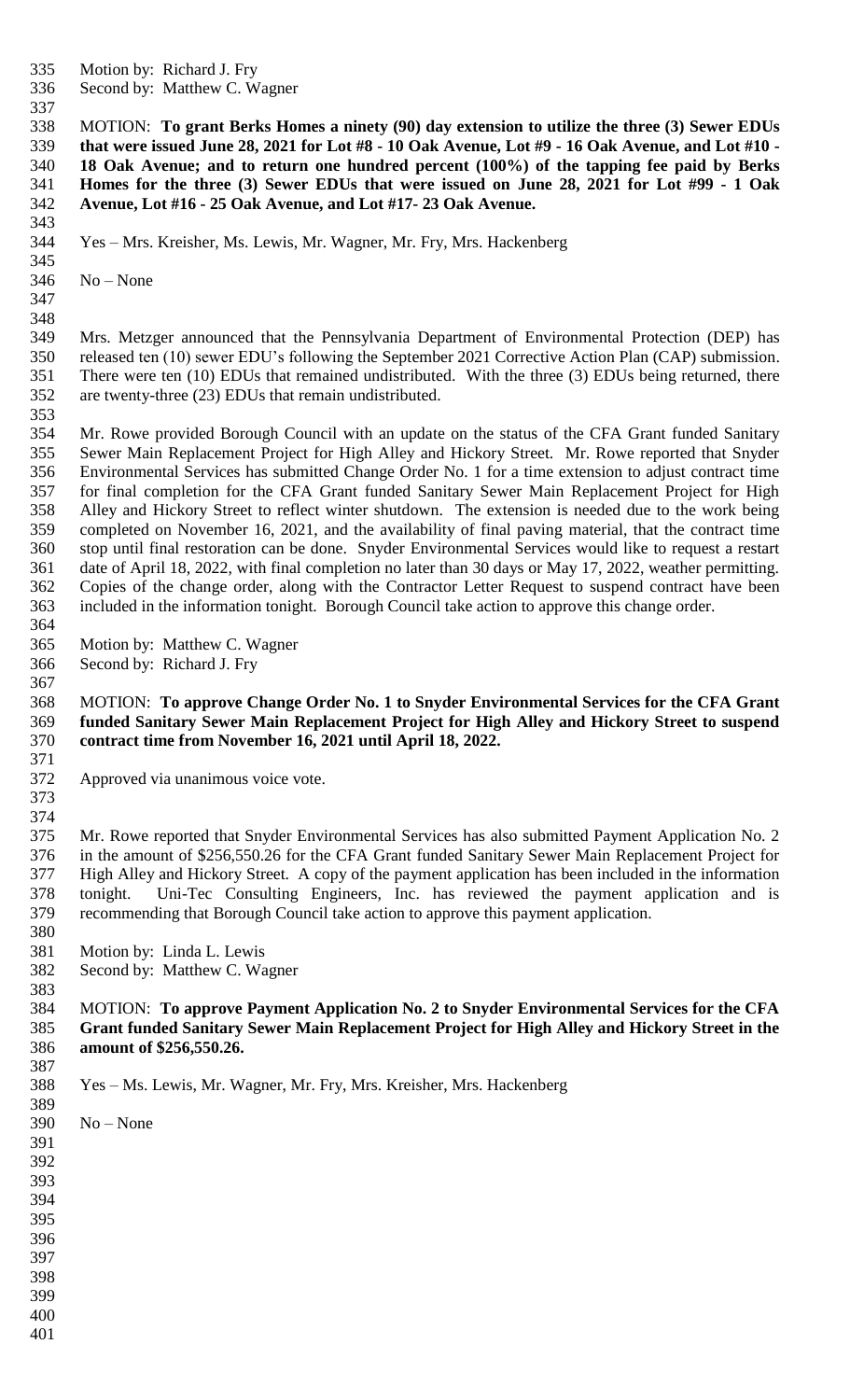Mr. Rowe reported that as requested by the Borough, HRG, Inc. has provided a Retainer Agreement Project Assignment: America's Water Infrastructure Act (AWIA) Assessment Assistance. A copy of the agreement has been included in the information tonight. Mr. Rowe explained that Section 2013 of the America's Water Infrastructure Act of 2018 (AWIA) requires that all community (drinking) water systems serving more than 3,300 people must complete a Risk and Resilience Assessments that evaluates all hazards to a given water utility and develop or update their Emergency Response Plan (ERP) to address how the system would respond to threats uncovered in the assessment. Each community water systems must then certify to the Environmental Protection Agency (EPA) that the system conducted the Risk and Resilience Assessment and completed an ERP based on the results of the assessment. For water system such as the Borough's (AWIA classification of 3,301 to 49,999 people) the Risk and Resilience Assessment was to have been completed by June 30, 2021, while the ERP is required to be completed by December 31, 2021. HRG, Inc. is proposing to complete the Risk and Resilience Assessment and assist with updates to the Borough's ERP as needed to comply with the AWIA requirements. Based on HRG, Inc.'s understating of the work involved with this and their current Fee Schedule, they're proposing to complete this work on a Time & Material Basis for the following estimated fees:

419 Phase 1 - Risk and Resilience Assessments \$2,800.00 (16 Senior Professional Hrs. Assumed) 420 Phase 2 - Emergency Response Plan \$ 700.00 (4 Senior Professional Hrs. Assumed)

 Borough Council action is requested to approve the Retainer Agreement Project Assignment: America's Water Infrastructure Act (AWIA) Assessment Assistance with HRG, Inc.

 Motion by: Richard J. Fry

Second by: Ellie K. Kreisher

 MOTION: **To approve the Retainer Agreement Project Assignment: America's Water Infrastructure Act (AWIA) Assessment Assistance with HRG, Inc. for a Time & Material Basis for a total estimated fee of \$3,500.00.**

 Yes – Mr. Wagner, Mr. Fry, Mrs. Kreisher, Ms. Lewis, Mrs. Hackenberg 

No – None

 

 Mrs. Metzger provided Borough Council with an update on the status of the PennDOT SR304 and SR2004 Reconstruction Project. Mrs. Metzger informed Borough Council that included in the information tonight they received a copy of the Cost Sharing Request Letter for Utility Work for the PennDOT SR304 and SR2004 Reconstruction Project. This correspondence is being submitted in accordance with Chapter 8.1.C of Design Manual Part 5, Utility Relocation, for referral to the Secretary of Transportation requesting that PennDOT share in the costs of the relocation and/or adjustment of certain water and sewer facilities owned by the Borough. Mrs. Metzger requested Borough Council action to authorize her to send this letter. 

Motion by: Linda L. Lewis

Second by: Matthew C. Wagner

# MOTION: **To authorize the Mrs. Metzger to send the Cost Sharing Request Letter for Utility Work for the PennDOT SR304 and SR2004 Reconstruction Project.**

- Approved via unanimous voice vote.
- 

Mr. Rowe provided Borough Council with an update on the status of the following projects:

- • The PennDOT SR304 and SR2004 Reconstruction Project. • The CFA Grant funded Master Meter Installation Project. • The Tree Trimming Work for Stoney Acres Road and Old Orchard Lane. • The Walnut and 6th Street Reconstruction Project. • The Mifflinburg Community Park Stormwater (Phase 3) Project. 462 • The 10<sup>th</sup> Street Waterline Project. • The CFA Grant funded Sanitary Sewer Main Replacement Project for High Alley and Hickory Street. • The setting up and tearing down of the 2021 Mifflinburg Christkindl Market. • Mountain Line Waterline Repair.
- The Mifflinburg Dewatering Upgrade Project.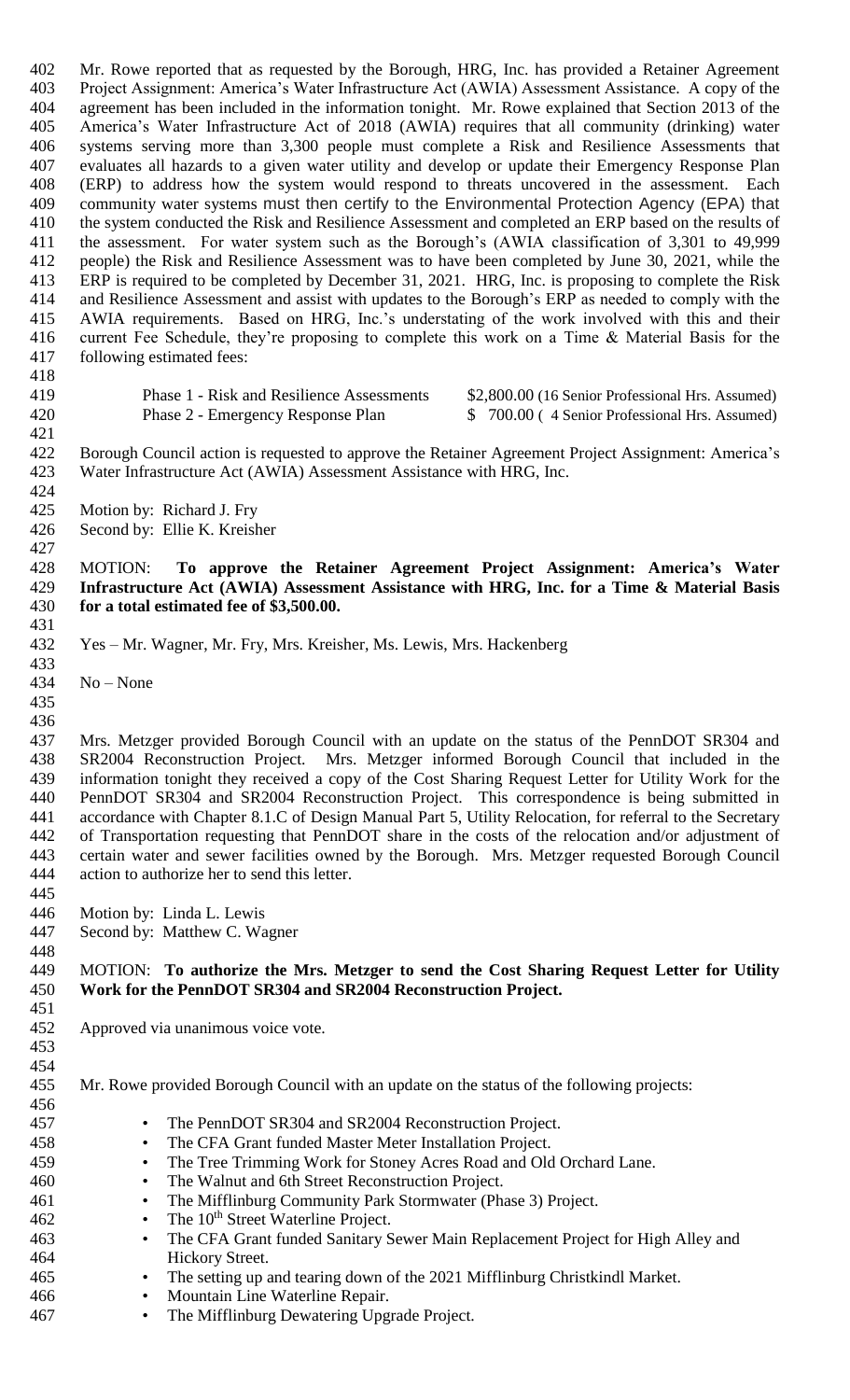Mrs. Metzger informed Borough Council that she has contacted all Committee Members who have expiring terms and are recommending that they be reappointed for another term. A list has been prepared and copy of the list has been included in the information tonight. Borough Council action is requested to approve these reappointments.

- Motion by: Linda L. Lewis
- Second by: Matthew C. Wagner

 MOTION: **To reappoint Mr. Donald H. Bowman and Mr. Jeffrey L. Mensch to a four (4) year term on the Mifflinburg Planning Commission; Mr. Michael E. Snook to a six (6) year term on the Mifflinburg Civil Service Commission; Mr. Juergen Seefeldt to a five (5) year term on the Mifflinburg Shade Tree Commission; Ms. Bonnie Greeney to a three (3) year term on the Mifflinburg Zoning Hearing Board; All Points Land Surveys, Inc. to a one (1) year term as Sewage Enforcement Officer (SEO) for the Borough of Mifflinburg; Mr. Drew Christy to a one (1) year term as the CK-COG Representative for the Borough of Mifflinburg as presented.**

Approved via unanimous voice vote.

 

 Mr. Rowe reported that as previously discussed at the Borough Work Session, he looked into options on how to sell the old Vactor Truck and would recommend using Municibid. Municibid is a convenient and easy-to-use online auction service for government agencies, schools, authorities and utilities to sell their surplus and forfeitures directly to the public. It's completely free for you to auction your assets on Municibid. You always keep 100% of your proceeds and never need to send any money. There are no hidden fees or commissions. The bidders pay them a competitive buyer's fee and then pay you 100% of the winning bid. A discussion was held regarding a reserve price for the old Vactor Truck. Mr. Fry stated that he thinks a reserve price of \$2,500.00 would be sufficient. 

Motion by: Matthew C. Wagner

Second by: Ellie K. Kreisher

# MOTION: **To authorize Borough Management to sell the old Vactor Truck through Municibid with a reserve price of \$2,500.00.**

- Approved via unanimous voice vote.
- 

 Mrs. Metzger requested Borough Council action to authorize a final check run for 2021, Bill List # 2021-13.

 Motion by: Linda L. Lewis Second by: Matthew C. Wagner

### MOTION: **To authorize a final check run for 2021, Bill List # 2021-13.**

Approved via unanimous voice vote.

 

 Mrs. Metzger provided Borough Council with an update on the status of the revisions to Chapter 3 "Animals" of the Borough Code of Ordinances. Mrs. Metzger reminded Borough Council that they took action at the Tuesday, November 16, 2021 regular Borough Council meeting to send the proposed amendment to Chapter 3 "Animals" of the Borough Code of Ordinances to Mr. Page to review. Mrs. Metzger reported that the proposed amendment to Chapter 3 "Animals" of the Borough Code of Ordinances has been sent to Mr. Page to review. Mr. Page stated that he has reviewed the proposed amendment to Chapter 3 "Animals" of the Borough Code of Ordinances and has some suggested changes to the proposed amendment. Mr. Page recommended that action on the proposed amendment be tabled until the Tuesday, January 18, 2022 regular Borough Council meeting.

 Mrs. Metzger provided Borough Council with an update on the status of the 2021 Christkindl Market with regard to setting up and tearing down of the market. Mrs. Metzger reported that the Borough was pleased with how the setting up and tearing down of the Christkindl Market went; it went much better than anticipated.

 Mr. Wagner expressed on behalf of the Mifflinburg Christkindl Market, how much he appreciates the help and support received from the Borough and its employees. Mr. Wagner thanked the Borough and its employees for all of their help and support.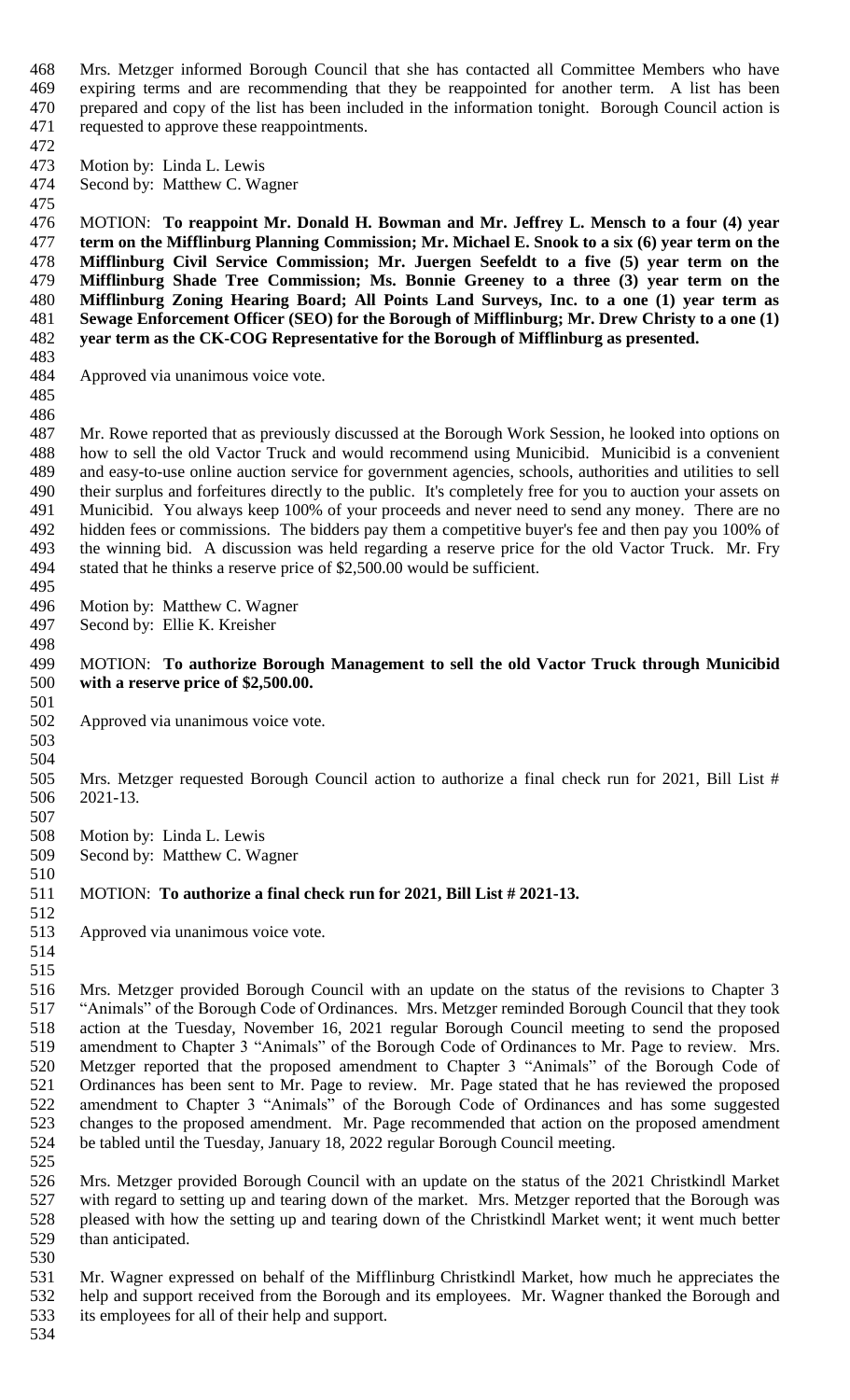| 535 | Mrs. Metzger provided Borough Council with the following 2022 meeting reminders:                      |
|-----|-------------------------------------------------------------------------------------------------------|
| 536 |                                                                                                       |
| 537 | The Reorganizational meeting is scheduled for Monday, January 03, 2022 at 6:30 PM. The<br>$\bullet$   |
| 538 | purpose of this meeting will be to install newly elected officials, conduct and appoint a             |
| 539 | west ward council member, elect new officers and the transaction of any other business                |
| 540 | which may come before Council.                                                                        |
| 541 | The regular Borough Council meeting is scheduled for Tuesday, January 18, 2022 at 6:30<br>$\bullet$   |
| 542 | PM. There are two (2) Public Hearings scheduled for at this meeting.                                  |
| 543 |                                                                                                       |
| 544 | Mr. Fry asked Mrs. Metzger to pass the message "Bravo Zulu" along to Mr. Jason W. Mitchell, the       |
| 545 | Borough Public Work Supervisor, and the Borough employees that were responsible for the American      |
| 546 | flag archway during the funeral procession for Tod "Cleever" M. Steese.                               |
| 547 |                                                                                                       |
| 548 | Mr. Rowe thanked Borough Council for allowing the Borough to participate in the funeral procession    |
| 549 | for Tod "Cleever" M. Steese.                                                                          |
| 550 |                                                                                                       |
| 551 | Mrs. Metzger thanked Ms. Lewis for her service on the Mifflinburg Borough Council.                    |
| 552 |                                                                                                       |
| 553 | Mayor Cooney informed Borough Council that they received a copy of the Monthly Police Report for      |
| 554 | November 2021 included in the information tonight.                                                    |
| 555 |                                                                                                       |
| 556 | Mayor Cooney reported that a meeting will be scheduled with Mr. Matthew C. Wagner, Christkindl        |
| 557 | Market of Mifflinburg, Inc. President, to review and discuss the 2021 Christkindl Market to determine |
| 558 | 2022 requirements.                                                                                    |
| 559 |                                                                                                       |
| 560 | Mayor Cooney requested an executive session to discuss potential litigation and personnel matters.    |
| 561 |                                                                                                       |
| 562 | Mayor Cooney informed Borough Council that he participated in or will be participating in the         |
| 563 | following meetings or events:                                                                         |
| 564 |                                                                                                       |
| 565 | The annual "Turkey Trot 5K and Kids' 1/2 mile Fun Run" event that was held on<br>$\bullet$            |
| 566 | Thanksgiving morning, Thursday, November 25, 2021. There were no issues or problems                   |
| 567 | during this year's race.                                                                              |
| 568 | Was contacted by a gentleman from Sunbury Meats who was looking for a place to donate                 |
| 569 | about 75 hams. Subsequently, the hams were donated to Hope's Haven Food Pantry at the                 |
| 570 | Christ's United Lutheran Church (also known as the "Four Bells Church") located at 13765              |
| 571 | Old Turnpike Road, Millmont, PA.                                                                      |
| 572 | The annual Community Christmas Tree Lighting that that was held on Sunday, November<br>$\bullet$      |
| 573 | 28, 2021 from 7:00 PM – 8:00 PM. There were no issues or problems during this year's                  |
| 574 | tree lighting.                                                                                        |
| 575 | The Ribbon Cutting Ceremony for Rooted Relational Therapy that is scheduled for<br>$\bullet$          |
| 576 | Wednesday, December 22, 2021, to celebrate the opening of an additional location, Rooted              |
| 577 | Downtown located at 420 Chestnut Street.                                                              |
| 578 |                                                                                                       |
| 579 |                                                                                                       |
| 580 | Motion by: Matthew C. Wagner                                                                          |
| 581 | Second by: Ellie K. Kreisher                                                                          |
| 582 |                                                                                                       |
| 583 | MOTION: To enter into executive session at 8:08 PM.                                                   |
| 584 |                                                                                                       |
| 585 | Approved via unanimous voice vote.                                                                    |
| 586 |                                                                                                       |
| 587 |                                                                                                       |
| 588 | Motion by: Richard J. Fry                                                                             |
| 589 | Second by: Linda L. Lewis                                                                             |
| 590 |                                                                                                       |
| 591 | MOTION: To reconvene the meeting at 10:39 PM.                                                         |
| 592 |                                                                                                       |
| 593 | Approved via unanimous voice vote.                                                                    |
| 594 |                                                                                                       |
| 595 |                                                                                                       |
| 596 |                                                                                                       |
| 597 |                                                                                                       |
| 598 |                                                                                                       |
| 599 |                                                                                                       |
| 600 |                                                                                                       |
|     |                                                                                                       |